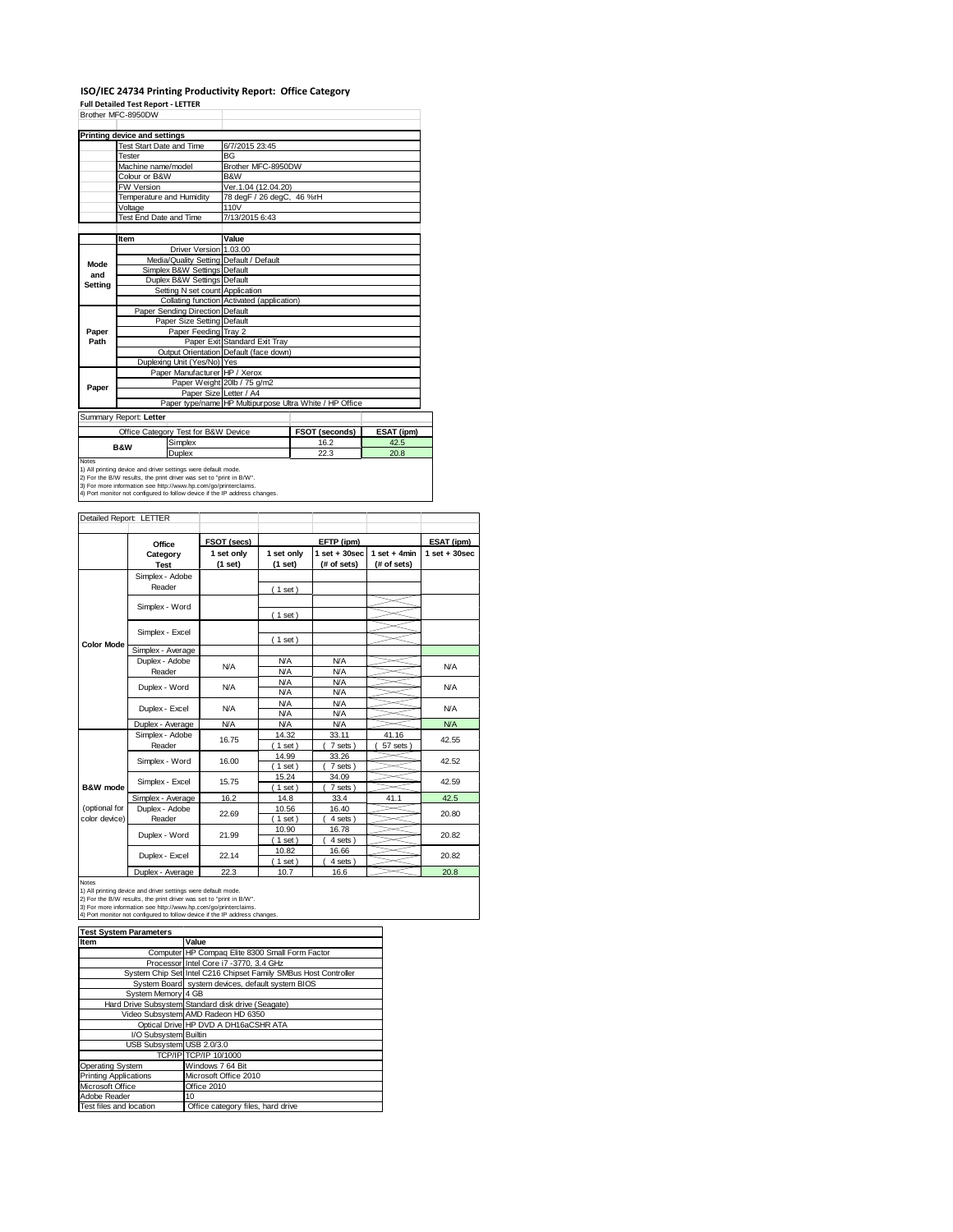# **ISO/IEC 24734 Printing Productivity Report: Office Category Full Detailed Test Report ‐ A4** Brother MFC-8950DW

|              | DIUIEI MFC-093UUW            |                                                               |                                                         |                |            |  |  |
|--------------|------------------------------|---------------------------------------------------------------|---------------------------------------------------------|----------------|------------|--|--|
|              | Printing device and settings |                                                               |                                                         |                |            |  |  |
|              | Test Start Date and Time     |                                                               | 6/7/2015 23:45                                          |                |            |  |  |
|              | Tester                       |                                                               | <b>BG</b>                                               |                |            |  |  |
|              | Machine name/model           |                                                               | Brother MFC-8950DW                                      |                |            |  |  |
|              | Colour or B&W                |                                                               | B&W                                                     |                |            |  |  |
|              | <b>FW Version</b>            |                                                               | Ver.1.04 (12.04.20)                                     |                |            |  |  |
|              | Temperature and Humidity     |                                                               | 78 degF / 26 degC, 46 %rH                               |                |            |  |  |
|              | Voltage                      |                                                               | 110V                                                    |                |            |  |  |
|              | Test End Date and Time       |                                                               | 7/13/2015 6:43                                          |                |            |  |  |
|              |                              |                                                               |                                                         |                |            |  |  |
|              | Item                         |                                                               | Value                                                   |                |            |  |  |
|              |                              | Driver Version 1.03.00                                        |                                                         |                |            |  |  |
| Mode         |                              |                                                               | Media/Quality Setting Default / Default                 |                |            |  |  |
| and          |                              | Simplex B&W Settings Default                                  |                                                         |                |            |  |  |
| Setting      |                              | Duplex B&W Settings Default                                   |                                                         |                |            |  |  |
|              |                              | Setting N set count Application                               |                                                         |                |            |  |  |
|              |                              |                                                               | Collating function Activated (application)              |                |            |  |  |
|              |                              | Paper Sending Direction Default                               |                                                         |                |            |  |  |
|              |                              | Paper Size Setting Default                                    |                                                         |                |            |  |  |
| Paper        |                              | Paper Feeding Tray 2                                          |                                                         |                |            |  |  |
| Path         |                              |                                                               | Paper Exit Standard Exit Tray                           |                |            |  |  |
|              |                              |                                                               | Output Orientation Default (face down)                  |                |            |  |  |
|              |                              | Duplexing Unit (Yes/No) Yes                                   |                                                         |                |            |  |  |
|              |                              | Paper Manufacturer HP / Xerox                                 |                                                         |                |            |  |  |
| Paper        |                              |                                                               | Paper Weight 20lb / 75 g/m2                             |                |            |  |  |
|              |                              |                                                               | Paper Size Letter / A4                                  |                |            |  |  |
|              |                              |                                                               | Paper type/name HP Multipurpose Ultra White / HP Office |                |            |  |  |
|              | Summary Report: A4           |                                                               |                                                         |                |            |  |  |
|              |                              | Office Category Test for B&W Device                           |                                                         | FSOT (seconds) | ESAT (ipm) |  |  |
|              | <b>B&amp;W</b>               | Simplex                                                       |                                                         | 16.4           | 40.4       |  |  |
|              |                              | Duplex                                                        |                                                         | 23.3           | 20.2       |  |  |
| <b>Notes</b> |                              | 1) All printing device and driver settings were default mode. |                                                         |                |            |  |  |

| Detailed Report: A4            |                           |                       |                          |                                 |                               |                   |
|--------------------------------|---------------------------|-----------------------|--------------------------|---------------------------------|-------------------------------|-------------------|
|                                | Office                    | FSOT (secs)           |                          | EFTP (ipm)                      |                               | ESAT (ipm)        |
|                                | Category<br><b>Test</b>   | 1 set only<br>(1 set) | 1 set only<br>(1 set)    | $1 set + 30 sec$<br>(# of sets) | $1$ set + 4min<br>(# of sets) | $1$ set $+30$ sec |
| Colour<br>Mode                 | Simplex - Adobe<br>Reader |                       | (1 set)                  |                                 |                               |                   |
|                                | Simplex - Word            |                       |                          |                                 |                               |                   |
|                                |                           |                       | (1 set)                  |                                 |                               |                   |
|                                | Simplex - Excel           |                       | (1 set)                  |                                 |                               |                   |
|                                | Simplex - Average         |                       |                          |                                 |                               |                   |
|                                | Duplex - Adobe<br>Reader  | N/A                   | <b>N/A</b><br><b>N/A</b> | <b>N/A</b><br><b>N/A</b>        |                               | <b>N/A</b>        |
|                                | Duplex - Word             | N/A                   | <b>N/A</b><br><b>N/A</b> | <b>N/A</b><br><b>N/A</b>        |                               | <b>N/A</b>        |
|                                | Duplex - Excel            | N/A                   | <b>N/A</b><br><b>N/A</b> | <b>N/A</b><br><b>N/A</b>        |                               | <b>N/A</b>        |
|                                | Duplex - Average          | <b>N/A</b>            | <b>N/A</b>               | <b>N/A</b>                      |                               | <b>N/A</b>        |
|                                | Simplex - Adobe<br>Reader | 16.66                 | 14.41<br>$1$ set $)$     | 31.89<br>7 sets                 | 39.11<br>55 sets              | 40.44             |
|                                | Simplex - Word            | 15.72                 | 15.26                    | 32.43                           |                               | 40.67             |
|                                | Simplex - Excel           | 16.66                 | (1 set)<br>14.41         | 7 sets)<br>32.14                |                               | 40.35             |
| B&W mode                       |                           |                       | 1 set                    | 7 sets                          |                               |                   |
|                                | Simplex - Average         | 16.4                  | 14.6                     | 32.1                            | 39.1                          | 40.4              |
| (optional for<br>color device) | Duplex - Adobe<br>Reader  | 24.12                 | 9.94<br>$1$ set $)$      | 16.04<br>4 sets)                |                               | 20.22             |
|                                | Duplex - Word             | 22.93                 | 10.44<br>$1$ set $)$     | 16.34<br>4 sets                 |                               | 20.26             |
|                                | Duplex - Excel            | 22.69                 | 10.56<br>$1$ set)        | 16.50<br>4 sets)                |                               | 20.26             |
|                                | Duplex - Average          | 23.3                  | 10.3                     | 16.2                            |                               | 20.2              |

| <b>Test System Parameters</b> |                                                                 |  |  |  |  |  |
|-------------------------------|-----------------------------------------------------------------|--|--|--|--|--|
| Item                          | Value                                                           |  |  |  |  |  |
|                               | Computer HP Compag Elite 8300 Small Form Factor                 |  |  |  |  |  |
|                               | Processor Intel Core i7 -3770, 3.4 GHz                          |  |  |  |  |  |
|                               | System Chip Set Intel C216 Chipset Family SMBus Host Controller |  |  |  |  |  |
|                               | System Board system devices, default system BIOS                |  |  |  |  |  |
| System Memory 4 GB            |                                                                 |  |  |  |  |  |
|                               | Hard Drive Subsystem Standard disk drive (Seagate)              |  |  |  |  |  |
|                               | Video Subsystem AMD Radeon HD 6350                              |  |  |  |  |  |
|                               | Optical Drive HP DVD A DH16aCSHR ATA                            |  |  |  |  |  |
| I/O Subsystem Builtin         |                                                                 |  |  |  |  |  |
| USB Subsystem USB 2.0/3.0     |                                                                 |  |  |  |  |  |
|                               | TCP/IP TCP/IP 10/1000                                           |  |  |  |  |  |
| <b>Operating System</b>       | Windows 7 64 Bit                                                |  |  |  |  |  |
| <b>Printing Applications</b>  | Microsoft Office 2010                                           |  |  |  |  |  |
| Microsoft Office              | Office 2010                                                     |  |  |  |  |  |
| Adobe Reader                  | 10                                                              |  |  |  |  |  |
| Test files and location       | Office category files, hard drive                               |  |  |  |  |  |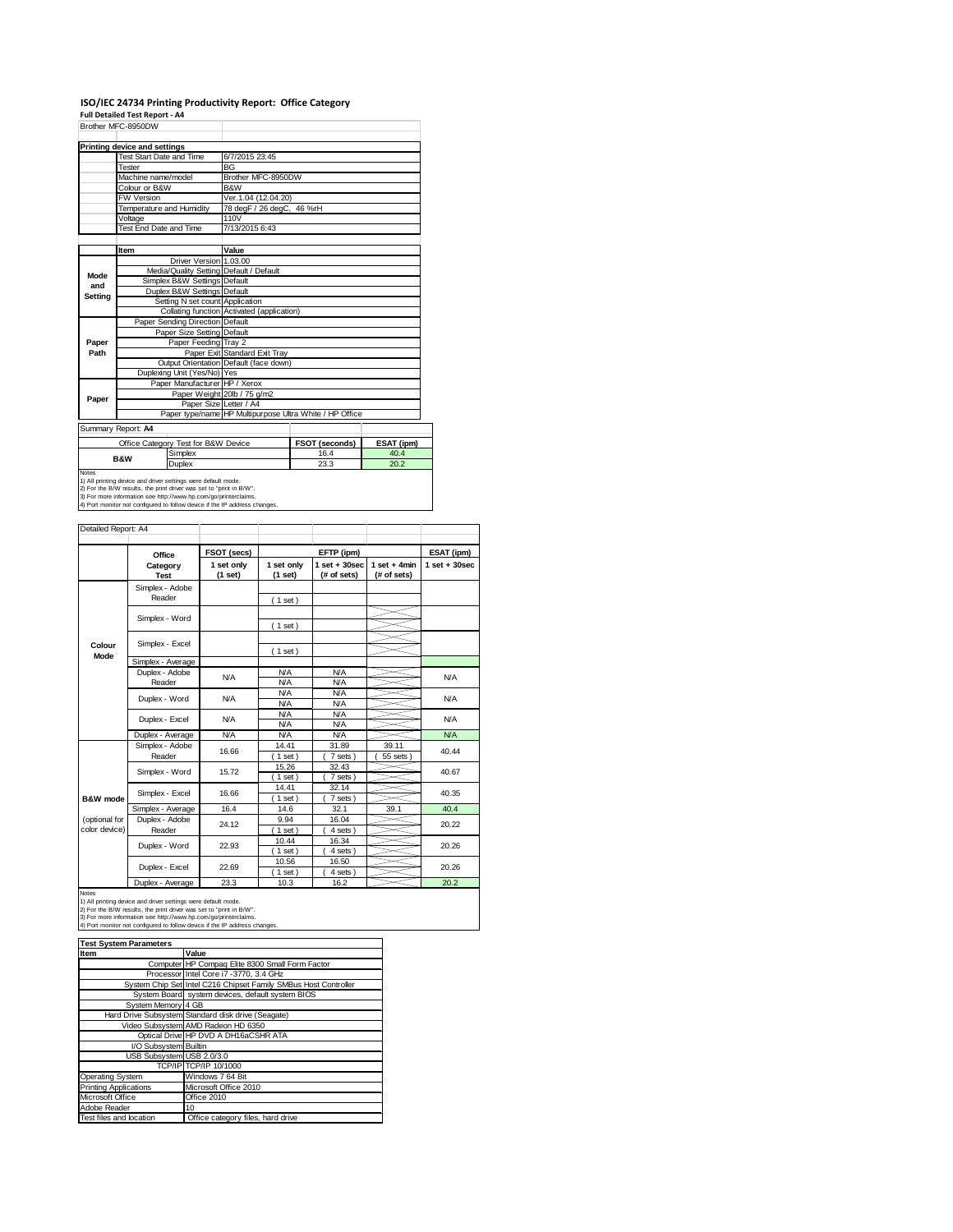#### **ISO/IEC 17629 First Print Out Time Report: Office Category**

**Full Detailed Test Report ‐ LETTER**

| Brother MFC-8950DW |                                 |                                |  |  |  |
|--------------------|---------------------------------|--------------------------------|--|--|--|
|                    | Printing device and settings    |                                |  |  |  |
|                    | <b>Test Start Date and Time</b> | 6/5/2015 3:32                  |  |  |  |
|                    | Tester                          | BG                             |  |  |  |
|                    | Machine name/model              | Brother MFC-8950DW             |  |  |  |
|                    | Colour or B&W                   | B&W                            |  |  |  |
|                    | <b>FW Version</b>               | Ver.1.04 (12.04.20)            |  |  |  |
|                    | Configuration (options)         | Default                        |  |  |  |
|                    | Controller                      | unknown                        |  |  |  |
|                    | Printing device page count      | Not Specified                  |  |  |  |
|                    | Printing supplies page count    | Not Specified                  |  |  |  |
|                    | Temperature and Humidity        | 78 degF / 25 degC, 39 %rH      |  |  |  |
|                    | Voltage                         | 110V                           |  |  |  |
|                    | Test End Date and Time          | 7/13/2015 11:49                |  |  |  |
|                    |                                 |                                |  |  |  |
|                    | Item                            | Value                          |  |  |  |
| Mode               | PDL and driver version          | 1.03.00                        |  |  |  |
| and                | Print Quality mode              | default                        |  |  |  |
| Setting            | <b>B&amp;W</b> settings         | default                        |  |  |  |
|                    | Paper feed orientation          | Short Edge                     |  |  |  |
| Paper              | Paper type setting              | default                        |  |  |  |
|                    | Paper feeding                   | Standard cassette              |  |  |  |
|                    | Paper exit                      | Standard exit tray             |  |  |  |
| Paper Path         | Output orientation              | default (face up or face down) |  |  |  |

**ISO First Page Out Time Summary Report: Office Category**

| Summary Report: Letter |         |                                  |
|------------------------|---------|----------------------------------|
|                        |         | <b>FPOT from Ready (seconds)</b> |
| <b>B&amp;W</b>         | Simplex | 11.72                            |
|                        | Duplex  | 16.97                            |
| Notes                  |         |                                  |

Notes<br>1) All printing device and driver settings were default mode.<br>2) For the B/W results, the print driver was set to "print in B/W".<br>3) For more information see http://www.hp.com/go/printerclaims.<br>4) Port monitor not co

|                                | ISO First Page Out Time Report: Office Category |                   |                    |                              |                      |                   |  |  |  |
|--------------------------------|-------------------------------------------------|-------------------|--------------------|------------------------------|----------------------|-------------------|--|--|--|
| <b>Detailed Report: LETTER</b> |                                                 |                   |                    |                              |                      |                   |  |  |  |
|                                |                                                 | Word<br>(seconds) | Excel<br>(seconds) | Adobe<br>Reader<br>(seconds) | Average<br>(seconds) | <b>Delay Time</b> |  |  |  |
|                                | FPOT from Ready - Simplex                       |                   |                    |                              |                      |                   |  |  |  |
|                                | FPOT from Ready - Duplex                        |                   |                    |                              |                      |                   |  |  |  |
| <b>Color Mode</b>              | FPOT from Sleep - Simplex                       |                   |                    |                              |                      |                   |  |  |  |
|                                | Recovery Time                                   |                   |                    |                              |                      |                   |  |  |  |
|                                | FPOT from Off - Simplex                         |                   |                    |                              |                      |                   |  |  |  |
|                                | Warm-up Time                                    |                   |                    |                              |                      |                   |  |  |  |
|                                | FPOT from Ready - Simplex                       | 11.40             | 11.15              | 12.59                        | 11.72                | 49 Seconds        |  |  |  |
|                                | FPOT from Ready - Duplex                        | 16.86             | 16.33              | 17.72                        | 16.97                | 49 Seconds        |  |  |  |
| <b>B&amp;W Mode</b>            | FPOT from Sleep - Simplex                       |                   |                    | 12.24                        |                      | 63 Minutes        |  |  |  |
|                                | Recovery Time                                   |                   |                    | 0.0                          |                      |                   |  |  |  |
|                                | FPOT from Off - Simplex                         |                   |                    | 81.06                        |                      |                   |  |  |  |
|                                | Warm-up Time                                    |                   |                    | 68.47                        |                      |                   |  |  |  |

Notes<br>1) All printing device and driver settings were default mode.<br>2) For the B/W results, the print driver was set to "print in B/W".<br>3) For more information see http://www.hp.com/go/printerclaims.<br>4) Port monitor not co

**Item Value**<br> **Computer HP Computer** Computer **HP Compaq Elite 8300 Small Form Factor**<br>
Processor **Intel Core i7 -3770, 3.4 GHz** System Chip Set Intel C216 Chipset Family SMBus Host Controller<br>System Board system devices, default system BIOS System Memory<br>Hard Drive Subsystem Stand Hard Drive Subsystem Standard disk drive (Seagate)<br>Video Subsystem AMD Radeon HD 6350 Video Subsystem AMD Radeon HD 6350 Optical Drive HP DVD A DH16aCSHR ATA /O Subsystem USB Subsystem USB 2.0/3.0 Operating System Windows 7 Business/Ultimate, 64 bit, Build 7601, SP 1 Microsoft Office 2010 SP2 Adobe Reader 10.1.4 Print Driver **Test System Software Test System Parameters Printing Device Connection** TCP/IP 10/1000 Printing Applications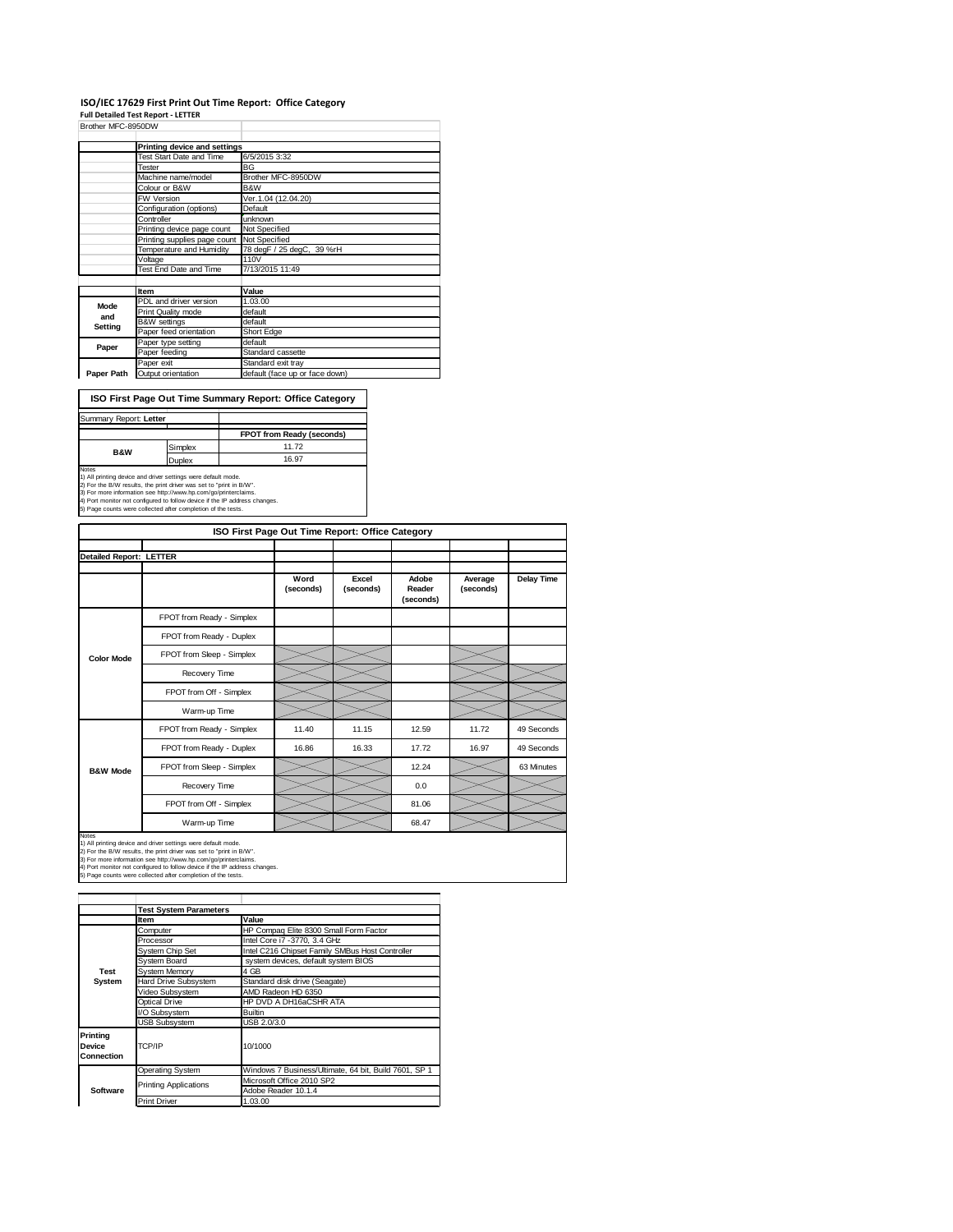#### **ISO/IEC 17629 First Print Out Time Report: Office Category**

**Full Detailed Test Report ‐ A4**

| Brother MFC-8950DW |                                    |                                |  |  |  |
|--------------------|------------------------------------|--------------------------------|--|--|--|
|                    | Printing device and settings       |                                |  |  |  |
|                    |                                    | 6/5/2015 3:32                  |  |  |  |
|                    | Test Start Date and Time<br>Tester | <b>BG</b>                      |  |  |  |
|                    |                                    |                                |  |  |  |
|                    | Machine name/model                 | Brother MFC-8950DW             |  |  |  |
|                    | Colour or B&W                      | B&W                            |  |  |  |
|                    | <b>FW Version</b>                  | Ver.1.04 (12.04.20)            |  |  |  |
|                    | Configuration (options)            | Default                        |  |  |  |
|                    | Controller                         | unknown                        |  |  |  |
|                    | Printing device page count         | Not Specified                  |  |  |  |
|                    | Printing supplies page count       | Not Specified                  |  |  |  |
|                    | Temperature and Humidity           | 78 degF / 25 degC, 39 %rH      |  |  |  |
|                    | Voltage                            | 110V                           |  |  |  |
|                    | Test End Date and Time             | 7/13/2015 11:49                |  |  |  |
|                    |                                    |                                |  |  |  |
|                    | Item                               | Value                          |  |  |  |
| Mode               | PDL and driver version             | 1.03.00                        |  |  |  |
| and                | Print Quality mode                 | default                        |  |  |  |
|                    | <b>B&amp;W</b> settings            | default                        |  |  |  |
| Setting            | Paper feed orientation             | Short Edge                     |  |  |  |
|                    | Paper type setting                 | default                        |  |  |  |
| Paper              | Paper feeding                      | Standard cassette              |  |  |  |
|                    | Paper exit                         | Standard exit tray             |  |  |  |
| Paper Path         | Output orientation                 | default (face up or face down) |  |  |  |

**ISO First Page Out Time Summary Report: Office Category**

| Summary Report: A4 |               |                           |
|--------------------|---------------|---------------------------|
|                    |               |                           |
|                    |               | FPOT from Ready (seconds) |
| <b>B&amp;W</b>     | Simplex       | 11.51                     |
|                    | <b>Duplex</b> | 16.94                     |
| <b>Notes</b>       |               |                           |

Notes<br>1) All printing device and driver settings were default mode.<br>2) For the B/W results, the print driver was set to "print in B/W".<br>3) For more information see http://www.hp.com/go/printerclaims.<br>4) Port monitor not co

|                     | ISO First Page Out Time Report: Office Category |                   |                    |                              |                      |            |  |  |  |
|---------------------|-------------------------------------------------|-------------------|--------------------|------------------------------|----------------------|------------|--|--|--|
|                     |                                                 |                   |                    |                              |                      |            |  |  |  |
| Detailed Report: A4 |                                                 |                   |                    |                              |                      |            |  |  |  |
|                     |                                                 | Word<br>(seconds) | Excel<br>(seconds) | Adobe<br>Reader<br>(seconds) | Average<br>(seconds) | Delay Time |  |  |  |
|                     | FPOT from Ready - Simplex                       |                   |                    |                              |                      |            |  |  |  |
|                     | FPOT from Ready - Duplex                        |                   |                    |                              |                      |            |  |  |  |
| <b>Colour Mode</b>  | FPOT from Sleep - Simplex                       |                   |                    |                              |                      |            |  |  |  |
|                     | Recovery Time                                   |                   |                    |                              |                      |            |  |  |  |
|                     | FPOT from Off - Simplex                         |                   |                    |                              |                      |            |  |  |  |
|                     | Warm-up Time                                    |                   |                    |                              |                      |            |  |  |  |
|                     | FPOT from Ready - Simplex                       | 11.16             | 11.38              | 11.98                        | 11.51                | 49 Seconds |  |  |  |
|                     | FPOT from Ready - Duplex                        | 16.20             | 16.93              | 17.67                        | 16.94                | 49 Seconds |  |  |  |
| <b>B&amp;W Mode</b> | FPOT from Sleep - Simplex                       |                   |                    | 12.30                        |                      | 63 Minutes |  |  |  |
|                     | Recovery Time                                   |                   |                    | 0.3                          |                      |            |  |  |  |
|                     | FPOT from Off - Simplex                         |                   |                    | 60.89                        |                      |            |  |  |  |
|                     | Warm-up Time                                    |                   |                    | 48.91                        |                      |            |  |  |  |

Notes<br>1) All printing device and driver settings were default mode.<br>2) For the B/W results, the print driver was set to "print in B/W".<br>3) For more information see http://www.hp.com/go/printerclaims.<br>4) Port monitor not co

|                                                | <b>Test System Parameters</b>                         |                                                       |  |
|------------------------------------------------|-------------------------------------------------------|-------------------------------------------------------|--|
|                                                | Item                                                  | Value                                                 |  |
|                                                | Computer                                              | HP Compaq Elite 8300 Small Form Factor                |  |
|                                                | Processor                                             | Intel Core i7 -3770, 3.4 GHz                          |  |
|                                                | System Chip Set                                       | Intel C216 Chipset Family SMBus Host Controller       |  |
|                                                | System Board                                          | system devices, default system BIOS                   |  |
| <b>Test</b>                                    | <b>System Memory</b>                                  | 4 GB                                                  |  |
| System                                         | Hard Drive Subsystem<br>Standard disk drive (Seagate) |                                                       |  |
|                                                | Video Subsystem                                       | AMD Radeon HD 6350                                    |  |
|                                                | Optical Drive                                         | HP DVD A DH16aCSHR ATA                                |  |
|                                                | I/O Subsystem                                         | <b>Builtin</b>                                        |  |
|                                                | <b>USB Subsystem</b>                                  | USB 2.0/3.0                                           |  |
| <b>Printing</b><br><b>Device</b><br>Connection | TCP/IP                                                | 10/1000                                               |  |
|                                                |                                                       | Windows 7 Business/Ultimate, 64 bit, Build 7601, SP 1 |  |
|                                                | Operating System                                      |                                                       |  |
|                                                | <b>Printing Applications</b>                          | Microsoft Office 2010 SP2                             |  |
| Software                                       |                                                       | Adobe Reader 10.1.4                                   |  |
|                                                | <b>Print Driver</b>                                   | 1.03.00                                               |  |
|                                                |                                                       |                                                       |  |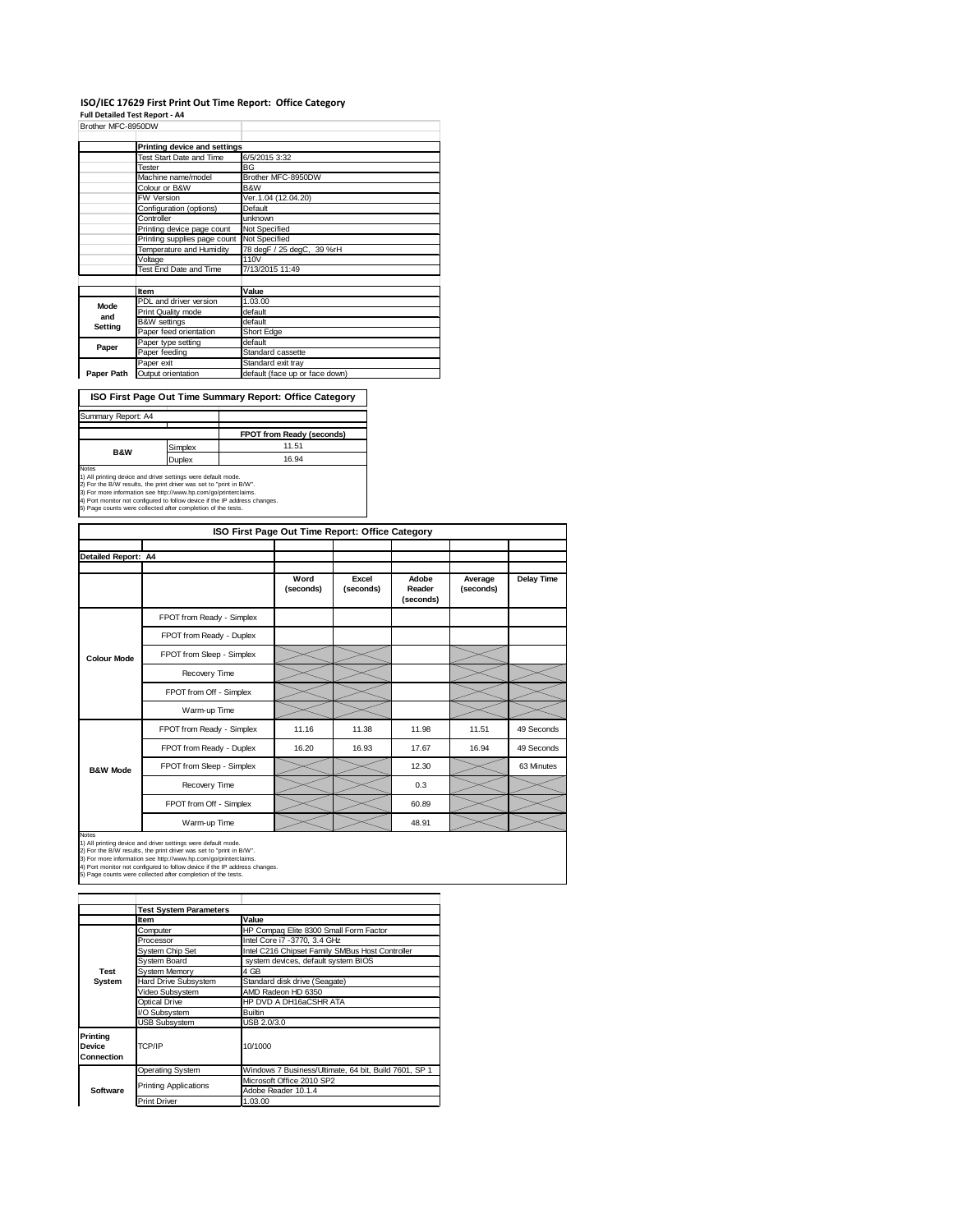## **ISO/IEC 29183 Copy Productivity Report Full Detailed Test Report ‐ LETTER**

| Brother MFC-8950DW                                                                                                |                           |                                       |                                                                                                                                                                                                                                                        |  |  |
|-------------------------------------------------------------------------------------------------------------------|---------------------------|---------------------------------------|--------------------------------------------------------------------------------------------------------------------------------------------------------------------------------------------------------------------------------------------------------|--|--|
| <b>Machine Setup Information</b>                                                                                  |                           |                                       |                                                                                                                                                                                                                                                        |  |  |
|                                                                                                                   |                           |                                       | Test Start Date and Time 6/3/2015 0:42                                                                                                                                                                                                                 |  |  |
|                                                                                                                   |                           | Tester BG                             |                                                                                                                                                                                                                                                        |  |  |
|                                                                                                                   |                           |                                       | Machine name/model Brother MFC-8950DW                                                                                                                                                                                                                  |  |  |
|                                                                                                                   |                           | Colour or B&W B&W                     |                                                                                                                                                                                                                                                        |  |  |
|                                                                                                                   |                           |                                       | FW Version Ver. 1.04 (12.04.20)                                                                                                                                                                                                                        |  |  |
|                                                                                                                   |                           | Configuration (options) Not Specified |                                                                                                                                                                                                                                                        |  |  |
|                                                                                                                   |                           |                                       | Temperature and Humidity 78 degF / 26 degC, 37 %rH                                                                                                                                                                                                     |  |  |
|                                                                                                                   |                           |                                       | Test End Date and Time: 7/13/2015 12:38                                                                                                                                                                                                                |  |  |
|                                                                                                                   |                           |                                       |                                                                                                                                                                                                                                                        |  |  |
|                                                                                                                   | Pre-set Item              |                                       | <b>Pre-set Value</b>                                                                                                                                                                                                                                   |  |  |
|                                                                                                                   |                           | Output Resolution Default             |                                                                                                                                                                                                                                                        |  |  |
|                                                                                                                   |                           | Output Quality Default                |                                                                                                                                                                                                                                                        |  |  |
| Mode                                                                                                              |                           |                                       | Copying Mode Colour for Colour and B&W for B&W                                                                                                                                                                                                         |  |  |
|                                                                                                                   |                           | Auto Density Adjustment Default       |                                                                                                                                                                                                                                                        |  |  |
|                                                                                                                   |                           |                                       | Collating function Set in Control Panel                                                                                                                                                                                                                |  |  |
| Paper                                                                                                             |                           | Paper Sending Direction Default       |                                                                                                                                                                                                                                                        |  |  |
|                                                                                                                   |                           | Paper Type Setting Default            |                                                                                                                                                                                                                                                        |  |  |
| Paper                                                                                                             |                           | Paper Feeding Tray 2                  |                                                                                                                                                                                                                                                        |  |  |
| Path                                                                                                              |                           | Paper Exit Default                    |                                                                                                                                                                                                                                                        |  |  |
|                                                                                                                   |                           |                                       | Face Up Exit Default (face down)                                                                                                                                                                                                                       |  |  |
|                                                                                                                   |                           | Fixing Capability Default             |                                                                                                                                                                                                                                                        |  |  |
| Temporary                                                                                                         |                           | Image Quality Stability Default       |                                                                                                                                                                                                                                                        |  |  |
| Stop                                                                                                              | Capacity of Paper Default |                                       |                                                                                                                                                                                                                                                        |  |  |
|                                                                                                                   |                           |                                       | Others None                                                                                                                                                                                                                                            |  |  |
|                                                                                                                   |                           |                                       |                                                                                                                                                                                                                                                        |  |  |
|                                                                                                                   |                           | Paper Manufacturer HP / Xerox         |                                                                                                                                                                                                                                                        |  |  |
| Paper                                                                                                             |                           |                                       | Paper Weight 20lb / 75 g/m2                                                                                                                                                                                                                            |  |  |
|                                                                                                                   |                           |                                       | Paper Size Letter / A4                                                                                                                                                                                                                                 |  |  |
|                                                                                                                   |                           |                                       | Paper type/name HP Multipurpose Ultra White / HP Office                                                                                                                                                                                                |  |  |
| Summary Report: Letter                                                                                            |                           |                                       |                                                                                                                                                                                                                                                        |  |  |
|                                                                                                                   |                           |                                       |                                                                                                                                                                                                                                                        |  |  |
|                                                                                                                   | <b>SFCOT</b>              |                                       | sESAT (ipm)                                                                                                                                                                                                                                            |  |  |
|                                                                                                                   | <b>B&amp;W</b><br>9.5     |                                       | 42.5                                                                                                                                                                                                                                                   |  |  |
| <b>Notes</b><br>of<br>first<br>Set<br>system configuration and document.<br>minute test from achieving 4 minutes. | test                      | documents.<br>For                     | First Copy Out and Copy Speed measured using ISO/IEC 29183, excludes<br>more<br>information<br>http://www.hp.com/go/printerclaims. Exact speed varies depending on the<br>NOTE: Copy count is limited to 99 at the control panel, which prevents the 4 |  |  |

| Detailed Report: LETTER |                                                                                                                                                                                                                                          |              |       |                               |         |             |  |
|-------------------------|------------------------------------------------------------------------------------------------------------------------------------------------------------------------------------------------------------------------------------------|--------------|-------|-------------------------------|---------|-------------|--|
|                         |                                                                                                                                                                                                                                          |              |       | sEFTP (ipm)                   |         |             |  |
|                         | Target                                                                                                                                                                                                                                   | sFCOT (secs) | 1copy | 1copy+4minutes<br>1copy+30sec |         | sESAT (ipm) |  |
|                         | A                                                                                                                                                                                                                                        | 9.48         | 6.32  | 30.57                         | 39.10   | 42.53       |  |
|                         |                                                                                                                                                                                                                                          |              |       | 24 sets                       | 99 sets |             |  |
|                         | B                                                                                                                                                                                                                                        | 9.50         | 6.31  | 30.67                         |         | 42.60       |  |
|                         |                                                                                                                                                                                                                                          |              |       | 24 sets                       |         |             |  |
| <b>B&amp;W</b>          | C                                                                                                                                                                                                                                        | 9.50         | 6.30  | 30.65                         |         | 42.57       |  |
|                         |                                                                                                                                                                                                                                          |              |       | 24 sets                       |         |             |  |
|                         | D                                                                                                                                                                                                                                        | 9.51         | 6.30  | 30.62                         |         | 42.47       |  |
|                         |                                                                                                                                                                                                                                          |              |       | 24 sets                       |         |             |  |
|                         | Average                                                                                                                                                                                                                                  | 9.5          | 6.3   | 30.6                          | 39.1    | 42.5        |  |
|                         | First Copy Out and Copy Speed measured using ISO/IEC 29183, excludes first set of test documents. For more information see<br>http://www.hp.com/go/printerclaims. Exact speed varies depending on the system configuration and document. |              |       |                               |         |             |  |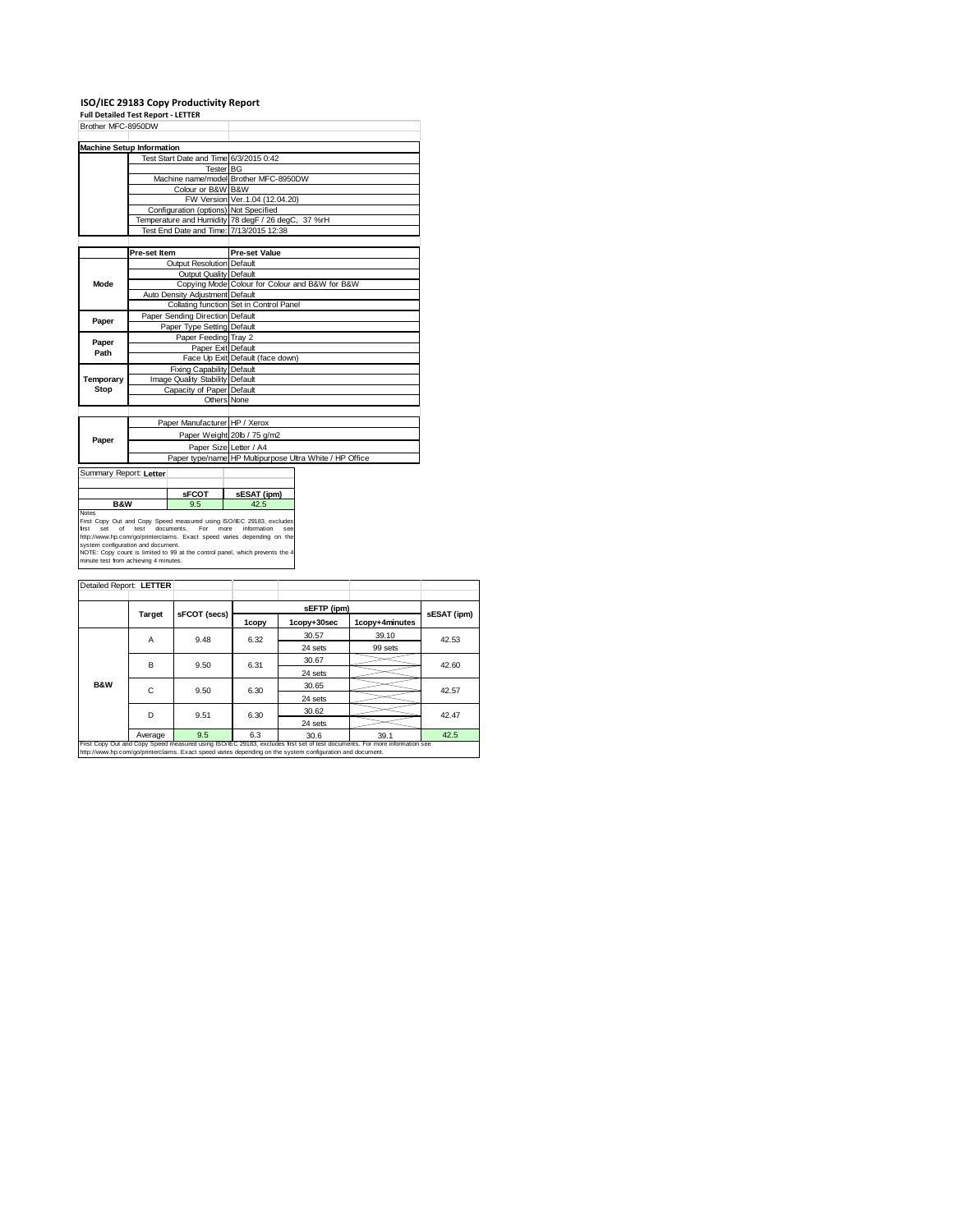## **ISO/IEC 29183 Copy Productivity Report Full Detailed Test Report ‐ A4**

| Brother MFC-8950DW                                                          |                                                              |                                       |                                                                                                                                                                               |  |  |  |  |
|-----------------------------------------------------------------------------|--------------------------------------------------------------|---------------------------------------|-------------------------------------------------------------------------------------------------------------------------------------------------------------------------------|--|--|--|--|
|                                                                             |                                                              |                                       |                                                                                                                                                                               |  |  |  |  |
| <b>Machine Setup Information</b>                                            |                                                              |                                       |                                                                                                                                                                               |  |  |  |  |
|                                                                             |                                                              |                                       | Test Start Date and Time 6/3/2015 0:42                                                                                                                                        |  |  |  |  |
|                                                                             |                                                              |                                       | Tester BG                                                                                                                                                                     |  |  |  |  |
|                                                                             |                                                              |                                       | Machine name/model Brother MFC-8950DW                                                                                                                                         |  |  |  |  |
|                                                                             |                                                              | Colour or B&W B&W                     |                                                                                                                                                                               |  |  |  |  |
|                                                                             |                                                              |                                       | FW Version Ver. 1.04 (12.04.20)                                                                                                                                               |  |  |  |  |
|                                                                             |                                                              | Configuration (options) Not Specified |                                                                                                                                                                               |  |  |  |  |
|                                                                             |                                                              |                                       | Temperature and Humidity 78 degF / 26 degC, 37 %rH                                                                                                                            |  |  |  |  |
|                                                                             |                                                              |                                       | Test End Date and Time: 7/13/2015 12:38                                                                                                                                       |  |  |  |  |
|                                                                             |                                                              |                                       |                                                                                                                                                                               |  |  |  |  |
|                                                                             | Pre-set Item                                                 |                                       | <b>Pre-set Value</b>                                                                                                                                                          |  |  |  |  |
|                                                                             |                                                              | Outout Resolution Default             |                                                                                                                                                                               |  |  |  |  |
|                                                                             |                                                              | Output Quality Default                |                                                                                                                                                                               |  |  |  |  |
| Mode                                                                        |                                                              |                                       | Copying Mode Colour for Colour and B&W for B&W                                                                                                                                |  |  |  |  |
|                                                                             |                                                              | Auto Density Adjustment Default       |                                                                                                                                                                               |  |  |  |  |
|                                                                             |                                                              |                                       | Collating function Set in Control Panel                                                                                                                                       |  |  |  |  |
|                                                                             |                                                              | Paper Sending Direction Default       |                                                                                                                                                                               |  |  |  |  |
| Paper                                                                       |                                                              | Paper Type Setting Default            |                                                                                                                                                                               |  |  |  |  |
|                                                                             |                                                              | Paper Feeding Tray 2                  |                                                                                                                                                                               |  |  |  |  |
| Paper                                                                       | Paper Exit Default                                           |                                       |                                                                                                                                                                               |  |  |  |  |
| Path                                                                        |                                                              |                                       | Face Up Exit Default (face down)                                                                                                                                              |  |  |  |  |
|                                                                             |                                                              | <b>Fixing Capability Default</b>      |                                                                                                                                                                               |  |  |  |  |
| Temporary                                                                   |                                                              |                                       |                                                                                                                                                                               |  |  |  |  |
| Stop                                                                        | Image Quality Stability Default<br>Capacity of Paper Default |                                       |                                                                                                                                                                               |  |  |  |  |
|                                                                             |                                                              |                                       |                                                                                                                                                                               |  |  |  |  |
|                                                                             |                                                              |                                       | Others None                                                                                                                                                                   |  |  |  |  |
|                                                                             |                                                              |                                       |                                                                                                                                                                               |  |  |  |  |
|                                                                             |                                                              | Paper Manufacturer HP / Xerox         |                                                                                                                                                                               |  |  |  |  |
| Paper                                                                       |                                                              |                                       | Paper Weight 20lb / 75 g/m2                                                                                                                                                   |  |  |  |  |
|                                                                             |                                                              |                                       | Paper Size Letter / A4                                                                                                                                                        |  |  |  |  |
|                                                                             |                                                              |                                       | Paper type/name HP Multipurpose Ultra White / HP Office                                                                                                                       |  |  |  |  |
| Summary Report: A4                                                          |                                                              |                                       |                                                                                                                                                                               |  |  |  |  |
|                                                                             |                                                              |                                       |                                                                                                                                                                               |  |  |  |  |
|                                                                             | <b>SFCOT</b>                                                 |                                       |                                                                                                                                                                               |  |  |  |  |
| <b>B&amp;W</b><br>9.5                                                       |                                                              | sESAT (ipm)<br>40.5                   |                                                                                                                                                                               |  |  |  |  |
| Notes<br>of<br>first<br>Set                                                 | test                                                         | documents.<br>For                     | First Copy Out and Copy Speed measured using ISO/IEC 29183, excludes<br>information<br>more<br>SAA<br>http://www.hp.com/go/printerclaims. Exact speed varies depending on the |  |  |  |  |
| system configuration and document.<br>minute test from achieving 4 minutes. |                                                              |                                       | NOTE: Copy count is limited to 99 at the control panel, which prevents the 4                                                                                                  |  |  |  |  |
| Detailed Report: A4                                                         |                                                              |                                       |                                                                                                                                                                               |  |  |  |  |
|                                                                             |                                                              |                                       |                                                                                                                                                                               |  |  |  |  |

|                |         | sFCOT (secs) |       |             |                |             |
|----------------|---------|--------------|-------|-------------|----------------|-------------|
|                | Target  |              | 1copy | 1copy+30sec | 1copy+4minutes | sESAT (ipm) |
|                | Α       | 9.56         | 6.28  | 29.39       | 36.66          | 40.39       |
|                |         |              |       | 24 sets     | 99 sets        |             |
|                | в       | 9.39         | 6.38  | 29.38       |                | 40.93       |
|                |         |              |       | 23 sets     |                |             |
| <b>B&amp;W</b> | C       | 9.41         | 6.37  | 29.13       |                | 40.48       |
|                |         |              |       | 23 sets     |                |             |
|                | D       | 9.50         | 6.31  | 29.11       |                | 40.32       |
|                |         |              |       | 23 sets     |                |             |
|                | Average | 9.5          | 6.3   | 29.2        | 36.6           | 40.5        |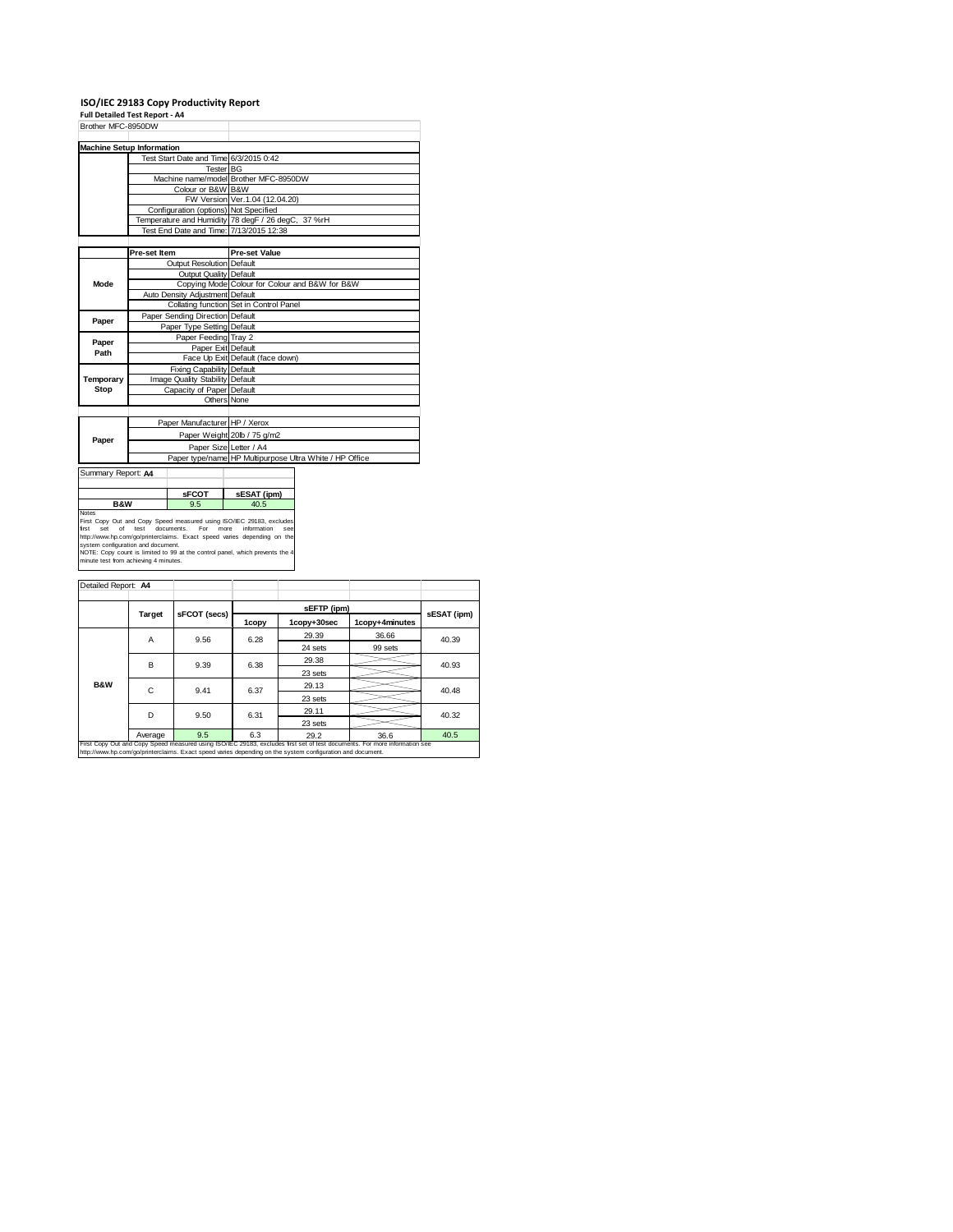## **ISO/IEC 24735 Copy Productivity Report Full Detailed Test Report ‐ LETTER**

| <b>Machine Setup Information</b>         |                                                    |
|------------------------------------------|----------------------------------------------------|
| Test Start Date and Time 9/27/2012 17:11 |                                                    |
| Tester BG                                |                                                    |
|                                          | Machine name/model Brother MFC-8950DW              |
| Colour or B&W B&W                        |                                                    |
|                                          | FW Version Ver. 1.04 (12.04.20)                    |
| Configuration (options) Not Specified    |                                                    |
|                                          | Temperature and Humidity 78 degF / 25 degC, 34 %rH |
| Test End Date and Time: 9/28/2012 11:28  |                                                    |
|                                          |                                                    |
| Pre-set Item                             | <b>Pre-set Value</b>                               |
| Output Resolution Default                |                                                    |
| Output Quality Default                   |                                                    |
| Copying Mode Default                     |                                                    |
| Auto Density Adjustment Default          |                                                    |
|                                          | Collating function Activated in the Control Panel  |
| Paper Sending Direction Default          |                                                    |
| Paper Type Setting Default               |                                                    |
|                                          | Paper Feeding Standard cassette                    |
|                                          | Paper Exit Standard exit tray                      |
| Face Up Exit Default                     |                                                    |
| <b>Fixing Capability Default</b>         |                                                    |
| Image Quality Stability Default          |                                                    |
| Capacity of Paper Default                |                                                    |
|                                          | Others Default                                     |
|                                          |                                                    |
| Paper Manufacturer HP / Xerox            |                                                    |
|                                          | Paper Weight 20lb / 75 g/m2                        |
| Paper Size Letter / A4                   |                                                    |

|                         |                                                     | ISO/IEC 24735 Copy Productivity Report |            |                   |                  |                   |
|-------------------------|-----------------------------------------------------|----------------------------------------|------------|-------------------|------------------|-------------------|
| Detailed Report: LETTER |                                                     |                                        |            |                   |                  |                   |
|                         |                                                     | FSOT (secs)                            |            | EFTP (ipm)        |                  | ESAT (ipm)        |
|                         | <b>Copying Mode</b>                                 | 1 set only                             | 1 set only | $1$ set $+30$ sec | $1$ set + 4min   | $1$ set $+30$ sec |
|                         | 1:1                                                 |                                        | (1 set)    |                   |                  |                   |
| <b>Color Mode</b>       | 1:2                                                 |                                        | (1 set)    |                   |                  |                   |
|                         | 2:2                                                 |                                        | (1 set)    |                   |                  |                   |
| B&W mode                | 1:1                                                 | 15.55                                  | 15.43      | 33.51<br>7 sets   | 41.10<br>46 sets | 42.54             |
|                         | 1:2                                                 | 26.56                                  | 9.02       | 15.74<br>4 sets   |                  | 17.88             |
|                         | 2:2                                                 |                                        |            | 16.58<br>7 sets   |                  | 20.84             |
| Notes                   | Reports located: http://www.hp.com/go/printerclaims |                                        |            |                   |                  |                   |